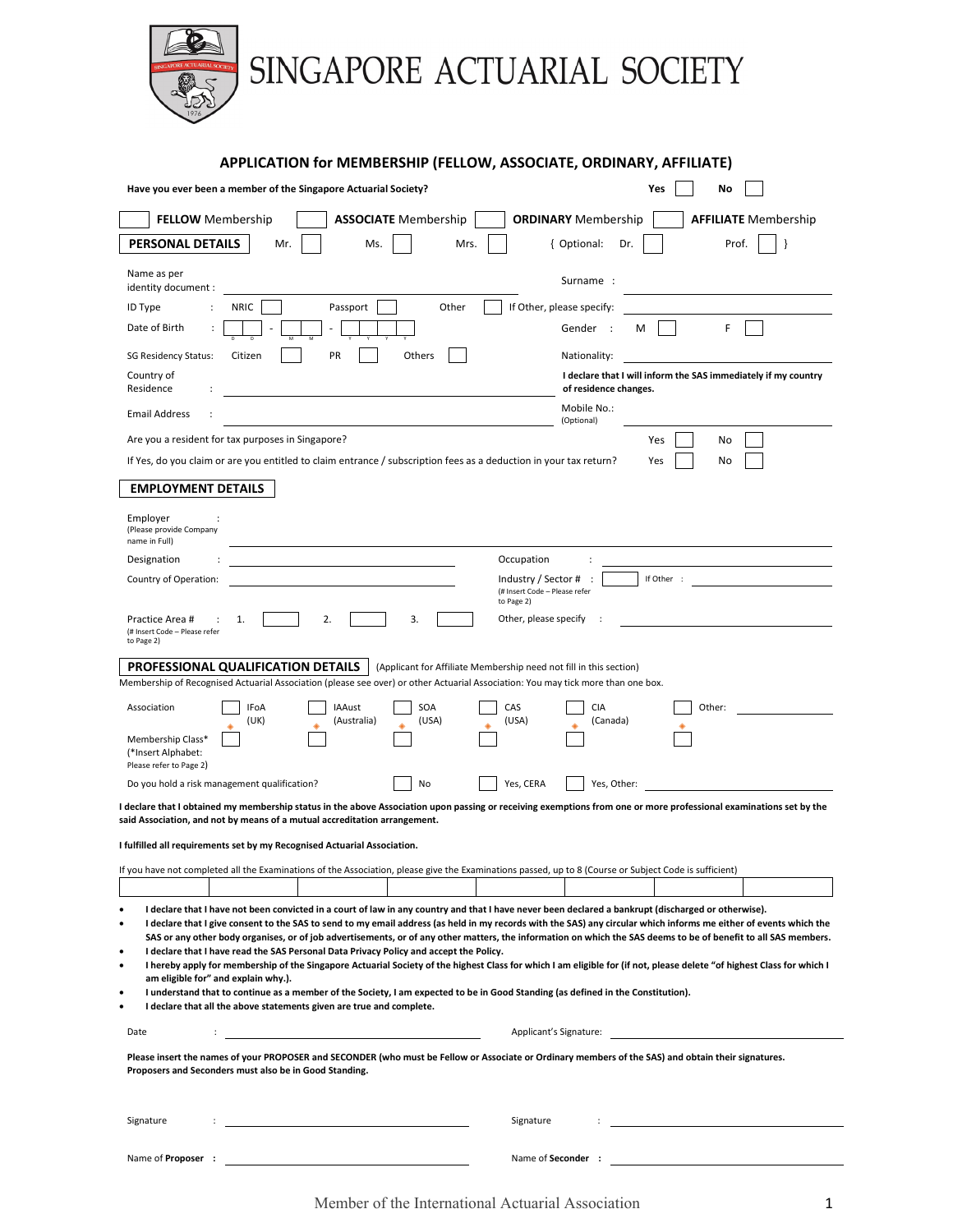

# SINGAPORE ACTUARIAL SOCIETY

#### **For Office Use**

**Membership ID: Payment Date & Details: Approved:** 

## **SINGAPORE ACTUARIAL SOCIETY CONSTITUTION (Revision March 2018) DEFINITIONS OF MEMBERSHIP CLASSES**

#### **Recognised Actuarial Associations**

The Society recognises the following actuarial associations principally for the purposes of admission into the Society, and these associations shall be called Recognised Actuarial Associations for the purpose of this Constitution:

- 1. Actuaries Institute, Australia
- 2. Canadian Institute of Actuaries, Canada
- 3. Casualty Actuarial Society, United States of America
- 4. Institute and Faculty of Actuaries, United Kingdom
- 5. Society of Actuaries, United States of America

Or Full Member Associations of the International Actuarial Association that are not from any of the RAA as listed above. #

Any other actuarial association may be recognized for this purpose if proposed for recognition by the Council and approved at a general meeting held to decide on the proposal.

#### **[Persons may apply to be admitted into the Society in one of these 4 classes using this form]:**

| <b>Fellows</b>    | comprising Fellows of Recognised Actuarial Associations who have attained Fellowship of such Recognised Actuarial<br>Associations by passing or being exempted from examinations, and fulfilling any other requirements, set by that Recognised<br>Actuarial Association and not solely by accreditation through mutual recognition arrangements with other actuarial<br>associations, or a Fellow of any other actuarial association which is a Full Member of the International Actuarial Association,<br>who has been assessed by the Council as possessing the appropriate professional actuarial qualifications, practical experience<br>and other criteria as may be deemed necessary by the Council. |
|-------------------|-------------------------------------------------------------------------------------------------------------------------------------------------------------------------------------------------------------------------------------------------------------------------------------------------------------------------------------------------------------------------------------------------------------------------------------------------------------------------------------------------------------------------------------------------------------------------------------------------------------------------------------------------------------------------------------------------------------|
|                   | A Fellow shall be entitled to vote, to make nominations and stand for Council.                                                                                                                                                                                                                                                                                                                                                                                                                                                                                                                                                                                                                              |
| <b>Associates</b> | comprising Associates of the Society of Actuaries and members of other Recognised Actuarial Associations who have attained<br>such equivalent level as determined by the Council, by passing or being exempted from examinations, and fulfilling any other<br>requirements, set by that Recognised Actuarial Association and not solely by accreditation through mutual recognition<br>arrangements with other actuarial associations or a Fellow of any other actuarial association which is a Full Member of the<br>International Actuarial Association.                                                                                                                                                  |
|                   | An Associate shall be entitled to vote, to make nominations and stand for Council.                                                                                                                                                                                                                                                                                                                                                                                                                                                                                                                                                                                                                          |
| Ordinary          | comprising all other members who have passed or been exempted from at least one examination of one of the Recognised<br>Actuarial Associations (or such other professional or educational bodies as may be approved by the Council).                                                                                                                                                                                                                                                                                                                                                                                                                                                                        |
|                   | An Ordinary Member shall not be entitled to vote, to make nominations or stand for election to the Council.                                                                                                                                                                                                                                                                                                                                                                                                                                                                                                                                                                                                 |
| <b>Affiliate</b>  | comprising individuals, approved by the Council, who do not have any actuarial qualification and are not studying towards an<br>actuarial qualification but where mutual benefit to the individual and to the Society would be realised through membership.                                                                                                                                                                                                                                                                                                                                                                                                                                                 |
|                   | An Affiliate Member shall not be entitled to vote, to make nominations or to stand for election to Council.                                                                                                                                                                                                                                                                                                                                                                                                                                                                                                                                                                                                 |

#### **Definition of Good Standing with the Singapore Actuarial Society are based on the following conditions:**

- 1. Members Obligations are fulfilled
- 2. No financial dues (with the Singapore Actuarial Society)
- 3. Compliance with the Governance Documents
- 4. No ongoing obligations because of the Society's disciplinary proceedings
- 5. Not knowingly involved (other than as a victim) in any other matter which might bring the Society into disrepute

#### **# Industry / Sector [Insert Code]**

| <b>TDII</b> | Direct Insurance        | [RI] | Reinsurance | [FN] | Other Finance           |
|-------------|-------------------------|------|-------------|------|-------------------------|
| [RG]        | Regulatory              | [CN] | Consultant  | [GV] | Other Government Agency |
| [X]         | Others (please specify) |      |             |      |                         |